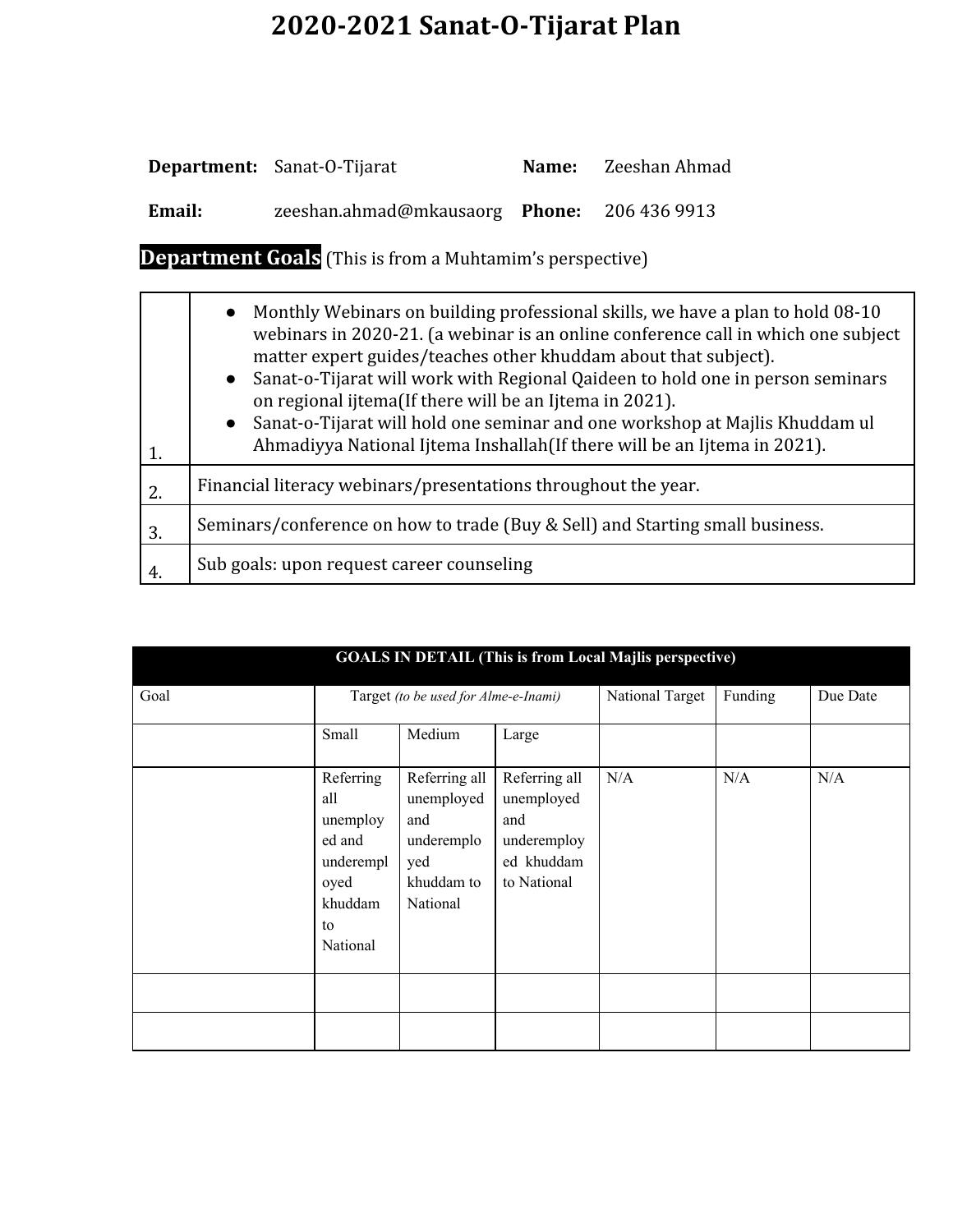## **2020-2021 Sanat-O-Tijarat Plan**

#### **Local Implementation** (Monthly Reporting Questions - **questions cannot change throughout the year**)

|    | How many (non student) Khuddam are unemployed.    |
|----|---------------------------------------------------|
| 2. | How many (non student) Khuddam are underemployed. |
| 3. | Number of khuddam who have acquired a skill       |

#### **Key Dates** (add more as necessary)

|            | $\vert$ Nov 1st, 2020 $\vert$ Start of MKA Year |
|------------|-------------------------------------------------|
| <b>TBD</b> | Seminar at regional Ijtema                      |
| <b>TBD</b> | Seminar at National Ijtema                      |

| <b>Communication Plan</b> (add more as necessary) |                                                      |
|---------------------------------------------------|------------------------------------------------------|
| Mohtamim to Local                                 | Monthly Conference Call; monthly feedback on reports |
| Local to Muhtatmim                                | <b>Expected to attend Monthly Call</b>               |
| Mohtamim to RQ                                    | Issues will be escalated when necessary              |
|                                                   |                                                      |
|                                                   |                                                      |

#### **Success Factors** (add more as necessary)

| What should a Local Nazim do to<br>contribute toward the National Goals? | Report the correct number of<br>unemployed/underemployed khuddam<br>along with their name and contact info |
|--------------------------------------------------------------------------|------------------------------------------------------------------------------------------------------------|
| How can a Local Nazim obtain the                                         |                                                                                                            |
| "How-To" Guide for the dept goals?                                       |                                                                                                            |
| What other Local Majalis have done to                                    | Teach skills to other members in Majlis                                                                    |
| be successful?                                                           |                                                                                                            |
| Who should a Local Nazim call for help?                                  | Muhtamim SOT                                                                                               |

### **Other References** (websites, Quran, literature, etc.)

### 1) **Download Telegram and join proper group chats**